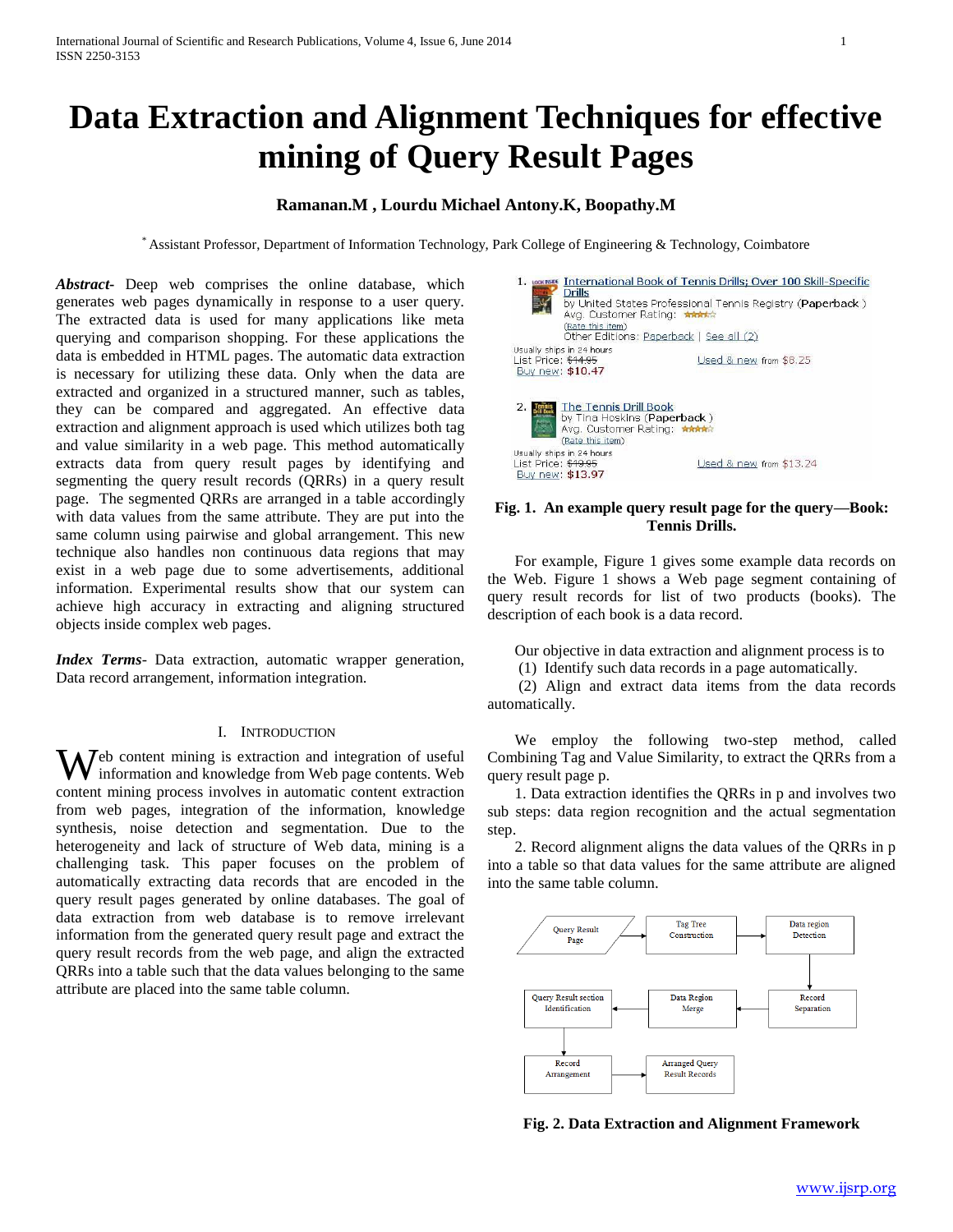Compared with existing data extraction methods, our extraction method improves data extraction accuracy in three ways.

 1. The method in [2] can find all data regions containing at least two QRRs in a query result page using mining techniques, likewise all other data extraction methods, such as [1] and [6], assume that the QRRs are presented adjacently in only one data region in a page. We examined some websites to determine the extent to which the QRRs in the query result pages are not continuous. We found that the QRRs in most of the websites are non contiguous, indicating that noncontiguous data regions are common in majority of websites. By analyzing this problem, we employ two techniques according to the layout of the QRRs and the auxiliary information in the result page's HTML tag trees (i.e., DOM trees).

 2. An efficient method is employed to align the data values in the identified Query Result Records, first pairwise then globally, so that they can be put into a table with the data values belonging to the same attributes are arranged into the same table column.

 3. A new nested-structure processing algorithm is used to handle any nested structure in the QRRs after the holistic arrangement. Unlike existing nested-structure processing algorithms that rely on only tag information, this algorithm uses both tag and data value similarity information to improve nested structure processing accuracy.

# II. RELATED WORKS

 Web database extraction has received much attention from the Database and Information Extraction research areas in recent years due to the volume and quality of deep web data. Wrapper induction involves generalizing from a set of examples of a resource's pages, each annotated with the text fragments to be extracted. The most interesting challenges are that existing wrapper induction systems ignores the fact that the formatting conventions on which wrappers rely can change unexpectedly. The implicit strategy is to learn a new wrapper from scratch, rather than repair the broken wrapper.

 World Wide Web Wrapper Factory (W4F) [5], a toolkit for the generation of wrappers for Web sources, that offers an expressive language to specify the extraction of complex structures from HTML pages and a declarative mapping to various data formats like XML and utilize some visual tools to make the engineering of wrappers faster and easier. All these Semi Automated approaches require manual efforts like labeling some sample pages. It is labor-intensive and time consuming.

 In order to improve the efficiency most recent researches focus on automatic approaches. Some representative automatic approaches are ViNT [4], DeLa [1], MDR [2], ViPER [3]. These methods rely entirely on the tag structure in the query result pages. ViNTs [6] which focuses on the issue of how to extract search result records (SRRs) from dynamically generated result pages returned by search engines in response to submitted queries. DeLA which models the structured data contained in template generated web pages as string instances encoded in HTML tags. MDR currently finds all data records formed by table and form related tags. A large majority of web data records are formed by them. The problem with this approach is that the

computation is prohibitive because a data record can start from anywhere and end anywhere. In ViPER, assumption made is that a Web page contains at least two multiple spatially consecutive data records building a data region which exhibits some kind of structural and visible similarity.

 By using similarity of tag and value which has better performance than ViNTs and DeLa in both non nested and nested pages. For non nested pages, each of the three methods has performance greater than 95 percent for the record-level precision and 94 percent for the record level recall. For the nested pages, CTVS and While the performance of ViNTs drops, DeLa still attain good record-level precision and recall. It is observed that the nested pages are usually more complex than the non nested pages. This more complex structure causes the performance of ViNTs to degenerate.

 Each method's performance is greater than 95 percent on the record-level precision and 93 percent on the record-level recall for pages with continuous data. For noncontiguous pages, CTVS maintains a fairly high page-level precision when compared with ViNTs and DeLa. CTVS high page-level precision for noncontiguous pages is due to its data region identification and merging algorithms, which are designed to deal with noncontiguous QRRs. Inversely, if the actual data region is split into two or more parts, DeLa only report the QRRs from the largest subpart and ignore others.

 However, unlike ViNTs, similarity of tag and value cannot handle no-result pages, since it assumes there are at least two QRRs in the page to be extracted. All the preceding works make use of only the information in the query result pages to perform the data extraction.

#### III. DATA EXTRACTION

 Given a query result page, the Tag Tree Construction module first constructs a tag tree for the page rooted in the <HTML> tag. Data Region Detection module identifies all possible data regions of dynamically generated data starting from the root node, traversing through the web page. The Data Record Segmentation module segments the identified data regions into data records based on the data region's tag patterns. With the segmented data records, the data regions containing similar records are merged in the Data Region Merge module. Finally, one of the merged data regions is selected as the one that contains the QRRs the Query Result Section Recognition module.

## *A. Tag Tree Construction*

 Tag tree construction finds all data records formed by table and form related tags, i.e.  $\langle \text{html} \rangle$ ,  $\langle \text{form} \rangle$ ,  $\langle \text{table} \rangle$  and so on. Major Web data records are formed by them. Tag tree construction is based on two observations:

 1. A group of data records that contains descriptions of a set of objects are presented in a varied region of a page and are formatted by HTML tags.

 2. The nested structure of HTML tags in a Web page naturally forms a tag tree and data may not present in child node under same parent tag. A new algorithm to employed to process such nested structures.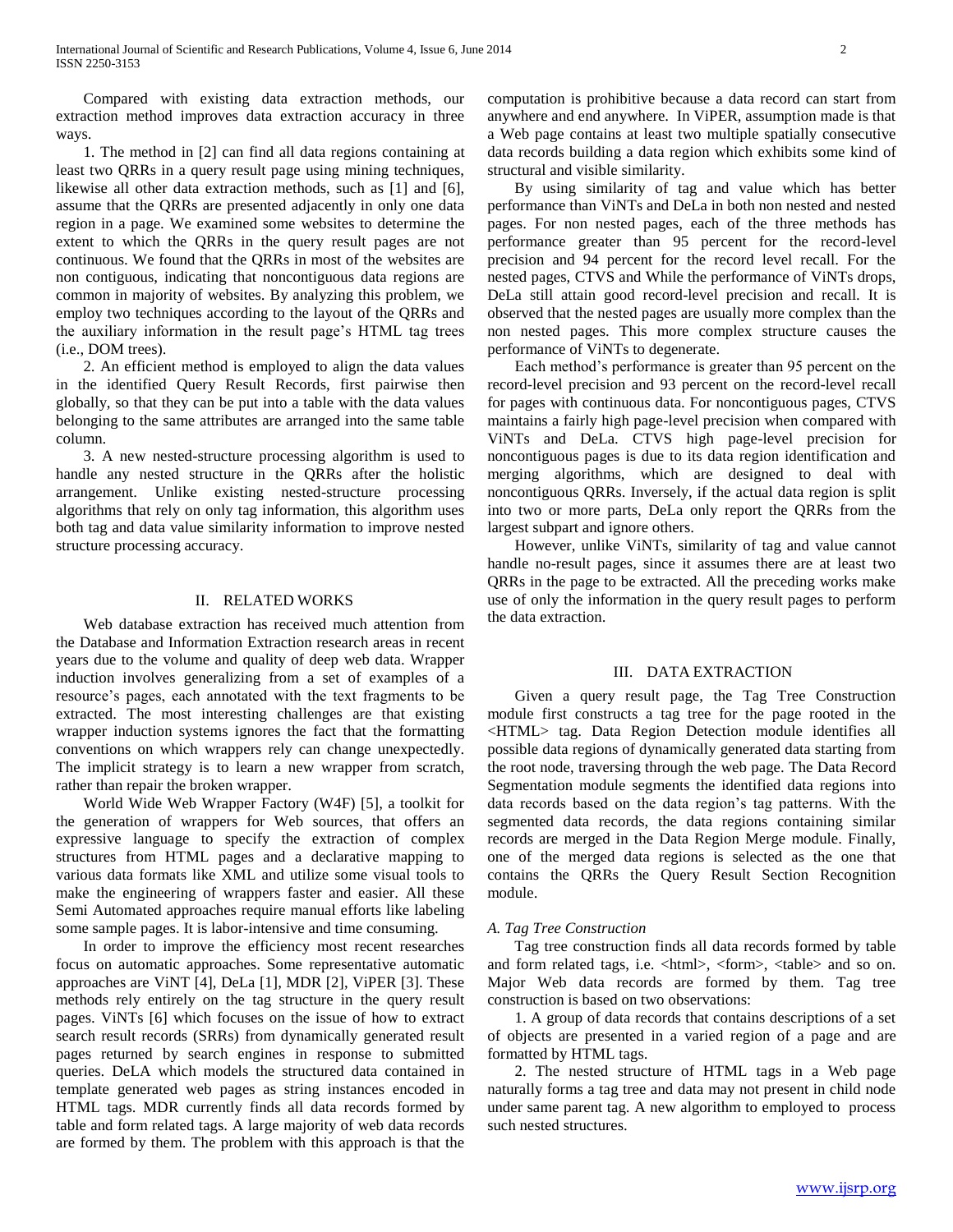

**Fig. 3. Tag tree of the page in Fig. 1**

#### *B. Data Region Detection*

 We propose a new method to handle noncontiguous data regions so that it can be applied to more web databases. Under the assumption that there are at least two QRRs in a query result page, the data region detection algorithm discovers data regions in a top down manner. Starting from the root tag of the query result page tag tree, the data region detection algorithm is applied to a node n and recursively to its children  $n_i$ ,  $i \frac{1}{4}, 1 \dots \dots$  m as follows:

1. Compute the similarity  $\sinh$  of each pair of nodes ni and  $n_i$  where i,j = 1...m and i  $\neq$  j, using the node similarity calculation method presented later in this section. The data region recognition algorithm is recursively applied to the children of  $n_i$ only if it does not have any similar siblings. The similar nodes recognized with the same parent forms a data region. Likewise other similar data regions may be identified in this step.

 2. Segment the data region into data records using the record segmentation algorithm is described later. Suppose that the tag tree has n internal nodes and a node has a maximum of m children and a maximum tag string length of l.

 To calculate the node similarity, the method used in ViPER [3] and DEPTA [6] is adopted. Two nodes n1 and n2 are similar if their similarity, sim12, is larger than or equal to a threshold  $T_{nsim}$ . For n1 and n2, their corresponding tag strings s1 and s2 are used to evaluate their similarity. To overcome the problem caused by optional attributes and repetitive subparts, Simon and Lausen [3] suggest that the similarity threshold  $T_{nsim}$  be set to 0.6.

 The time complexity of the data region detection algorithm is  $O(nm^2l^2)$ .

# *C. Record Separation*

 In the record separation module we will see for Tandem repeats. It refers to the repeated tag substrings which are directly adjacent to each other. If only a single tandem repeat is identified in a data region, then each repeated instance inside the tandem repeat corresponds to a record. If multiple tandem repeats are found in a data region, we need to select one to denote the record. The following two scenarios are considered to select a tandem repeat.

 1. If there is auxiliary information is present between record instances then the tandem repeat will stop at auxiliary information.

 2. When compared with any visual gap within a record the visual gap between two records in a data region is usually larger. Hence, the tandem repeat that satisfies this constraint is selected.

 3. We select the tandem repeat that starts the data region If the above two heuristics cannot be used.

Nevertheless, our data region detection algorithm can still identify the data region that contains the noncontiguous QRRs.

## *D. Data Region Merge*

 The data region detection step identifies several data regions in a query result page. But the actual data records may span across several data regions. Before identifying all the Query Result Records, it is to be determined that whether any of the data regions should be merged. Given any two data regions, we treat them as similar if the segmented records they contain are similar. The similarity between two data regions is calculated as the average record similarity.

 Two data regions can be merged into a merged data region if the records in the two data regions have an average similarity ranging near 0.6, which is a threshold used to judge whether two records are similar in [3].

## *E. Query Result Section Detection*

 After performing the data region merge step, still multiple data regions may exists in a query result page. Three heuristics are used to detect this data region, called the query result section.

 1. The query result section usually occupies a large space in the query result page [7]. For every data region (d), area weight is calculated as d's area divided by the largest area of all identified data regions, is assigned for d.

 2. The query result section is usually located at the center of the query result page [7]. For each data region d, a distance between its center and the center of the page is center distance, and the smallest center distance among all identified regions is center distance weight which is divided by d's center distance, is assigned for d.

 3. Each QRR usually contains more raw data strings than the raw data strings in other sections. For each data region d, a value weight is calculated as the average number of raw data strings in the records of d divided by the largest average number of data values in all identified regions, is assigned for data region d.

 The above three weights are summed and the query result section is selected from the data region that having the largest summed weight. Records in this data region are assumed to be Query Result Records.

 A limitation of this approach is that if a query result page as more than one data region that contains query result records and the records in the different data regions are not similar, then only one of the data regions is selected and others will be discarded. This case is observed in least sites among the surveyed websites.

#### IV. QRR ARRANGEMENT

 Query Result Record arrangement is performed by a threestep data arrangement method that combines tag and value similarity.

 1. In Pairwise QRR arrangement the data values are aligned in a pair of QRRs to provide the evidence for how the data values should be aligned among all QRRs.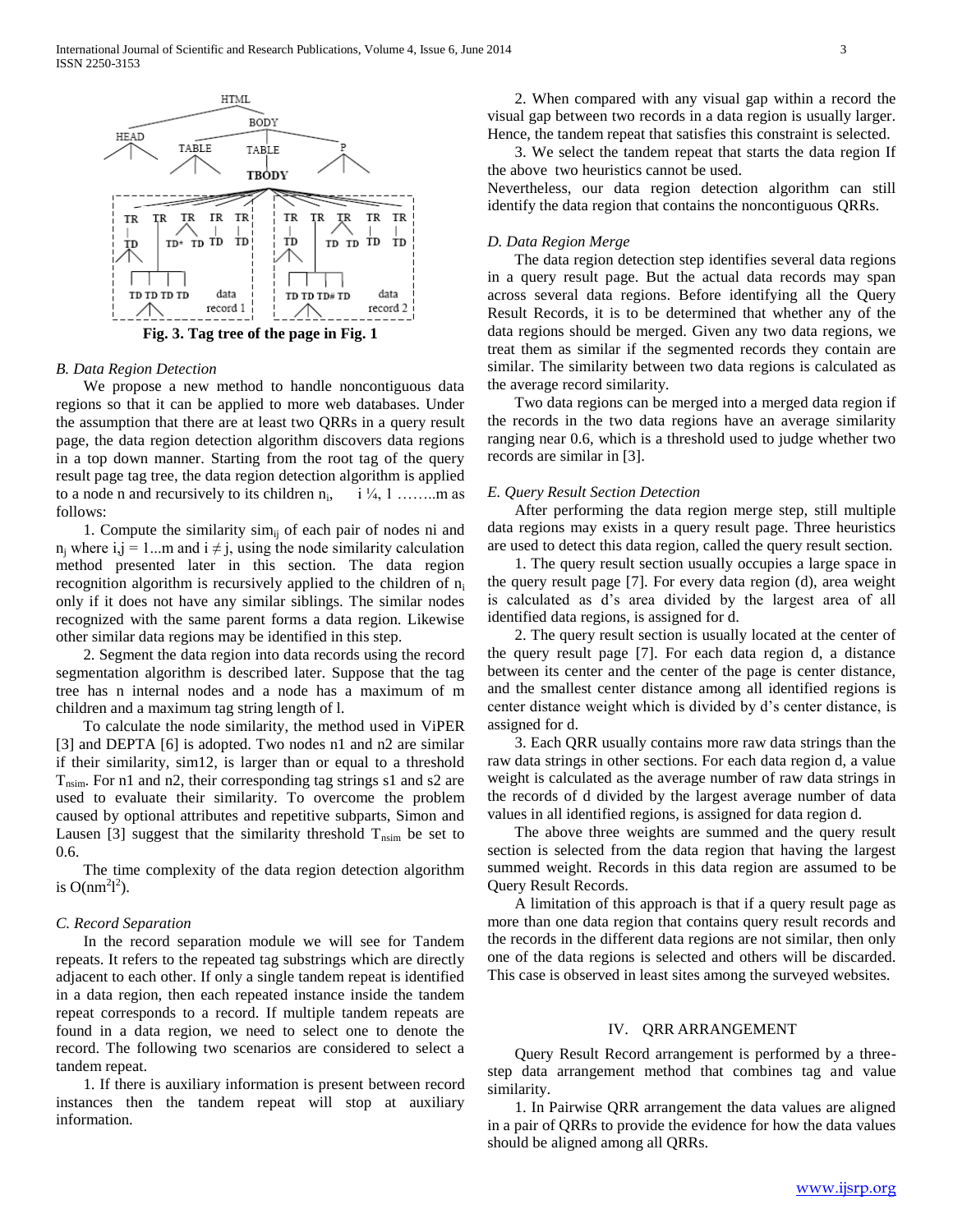2. Global Data Record arrangement that arranges the data values in all the QRRs.

 3. In Nested structure processing, the nested structures that exist in the QRRs are identified.

## *A. Pairwise QRR Arrangement*

 The pairwise QRR arrangement algorithm is based on the observation that the data values belonging to the same attribute usually have the same data type and may contain similar strings, since the QRRs are for the same query. Given two QRRs  $r1 = {f_{11}}$ , ...,  $f_{1m}$ } where  $f_{1i}$  refers to the i<sup>th</sup> data value of r1, and r2={ $f_{21}$ ,  $..., f_{2n}$ , we first calculate the data value similarity,  $s_{ii}$ , between every pair of data values in r1 and r2.

 During the pairwise arrangement, we require that the data value arrangements must satisfy the following three constraints:

 1. Same record path constraint. The record path of a data value f comprises the tag from the root of the record to the node that contains f in the tag tree of the query result page. Every pair of matched values should have same tag path. Hence, if  $f_{1i}$  has a different tag path with  $f_{2i}$ , then  $s_{ii}$  is assigned a small negative value to prevent the pair of values from being aligned.

 2. Unique constraint. Each data value can be aligned to at most one data value from the other QRR.

3. No cross arrangement constraint. If  $f_{1i}$  is matched to  $f_{2i}$ , then there should be no data value arrangement between  $f_{1k}$  and  $f_{2l}$  such that  $k < i$  and  $l > j$  or  $k > i$  and  $l < j$ .

#### *B. Global Data Record Arrangement*

 The QRRs are arranged globally among them to construct a table in which all data values of the same attribute are aligned in the same table column. If we view each data value In the QRRs as a vertex and each pairwise arrangement between two data values as an edge, the pairwise arrangement set can be viewed as an undirected graph. Thus, finding connected components in an undirected graph is our global data arrangement problem. Each connected component of the graph represents a table column inside which the connected data values from different records are aligned vertically. There are two application constraints that are specific to our global data arrangement problem.

 1. Vertices from the same record are not allowed to be included in the same connected component as they are considered to come from two different attributes of the record. A path must exist between the two vertices, if two are from the same record breach this constraint, which we call a breach path.

 2. Connected components are not allowed to intersect each other. If C1 and C2 are two connected components, then vertices in C1 should be either all on the left side of C2 or all on the right side of C2,and vice versa (i.e., no edge in C1 cuts across C2, and no edge in C2 cuts across C1).

Function GlobalAlign(G,T)

- Input : pairwise aligment graph G
- Output: globally aligned table T
- 1.  $C_{\text{left}} = C_{\text{right}} = \emptyset$
- 2. if C not empty then
- 3. find component C[i] in C having maximum edges
- 4. insert globally aligned column in T by aligning all vertices in C[i] in the column
- 5. for each component  $C[k]$  in C,  $K\cdot i$
- 6. if  $C[k]$  intersect with  $C[i]$ then
- 7.  $C[k]_{left}$  = vertices of  $C[k]$  left to  $C[i]$
- 8.  $C[k]_{right}$  vertices of  $C[k]$  right to  $C[i]$
- 9. remove edges connecting  $C[k]_{left}$  and  $C[k]_{right}$
- 10.  $C_{left} = C_{left} + C[k]_{left}$
- 11.  $C_{\text{right}} = C_{\text{right}} + C[k]_{\text{right}}$
- 12. else if  $C[k]$  is to left of  $C[i]$  then
- 13.  $C_{\text{left}} = C_{\text{left}} + C[k]$
- 14. else
- 15.  $C_{right} = C_{right} + C[k]$
- 16. GlobalAlign( $C_{left}$ ,T)
- 17. GlobalAlign( $C_{\text{right}}$ ,T)

Fig. 4. Global Data Record Alignment Algorithm

#### *C. Nested Structure processing*

 Global data value arrangement constrains a data value in a Query Result Record to be aligned to at most one data value from another Query Result Record. A QRR containing a nested structure having multi valued attribute, then some of the values may not be aligned to any other values. For this the nested structure processing identifies the data values of a QRR that are generated by nested structures. The nested structure processing method in similarity of Tag and value has the following advantages.

 1. CTVS processes the nested structures after the data records are aligned rather than before as is the case in DeLa[1] and NET[8]. Processing the nested structure before the records are aligned makes them vulnerable to optional attributes since the optional attributes make the tag structure irregular. CTVS avoids this problem.

 2. The data value similarity information effectively prevents a flat structure from being identified as a nested structure in CTVS. As it shares similar tag structures, a structure with several columns having the same tag structure, may be identified as a nested structure mistakenly in DeLa. Such wrongly identified flat structure can have serious effects. DeLa groups all the values into one parent and then aligns them to other records, making the arrangement much more difficult.

Procedure nest\_processing(QRRs,T,global\_align) 1. C $\Box$  Ø

- 2. for each QRR with record root t
- 3. nest\_column \_identify(t,T,global\_align,C)
- 4. for each column pattern  $c_p$  in C do
- 5. create a new row for each repeated subpart
- Procedure nest\_column\_identify(t,T,global\_align,C)
- 1. if( t contains more than one data value) then
- 2. for each child  $t_i$  of t do
- 3. nest\_column\_identify(t<sub>i</sub>,T,global\_align,C)
- 4. for each repetition p of any consecutive maximum
- repetitive tag found in t's children
- 5.  $c_p$  = data columns for p in global\_align
- 6. if  $c_p \notin C$  data and nested ( $c_p$ , Snest) then
- 7. add\_nested\_column $(c_p, C)$
- Function boolean\_nested $(c_p,$ Snest)
- 1. sim<sub>intra</sub>  $\leftarrow$  intra- column similarity within c<sub>p</sub>
- 2. sim<sub>inter</sub>  $\leftarrow$  inter- column similarity within c<sub>p</sub>
- 3. if(sim<sub>intra</sub>/ sim<sub>inter</sub>> /Snest) then